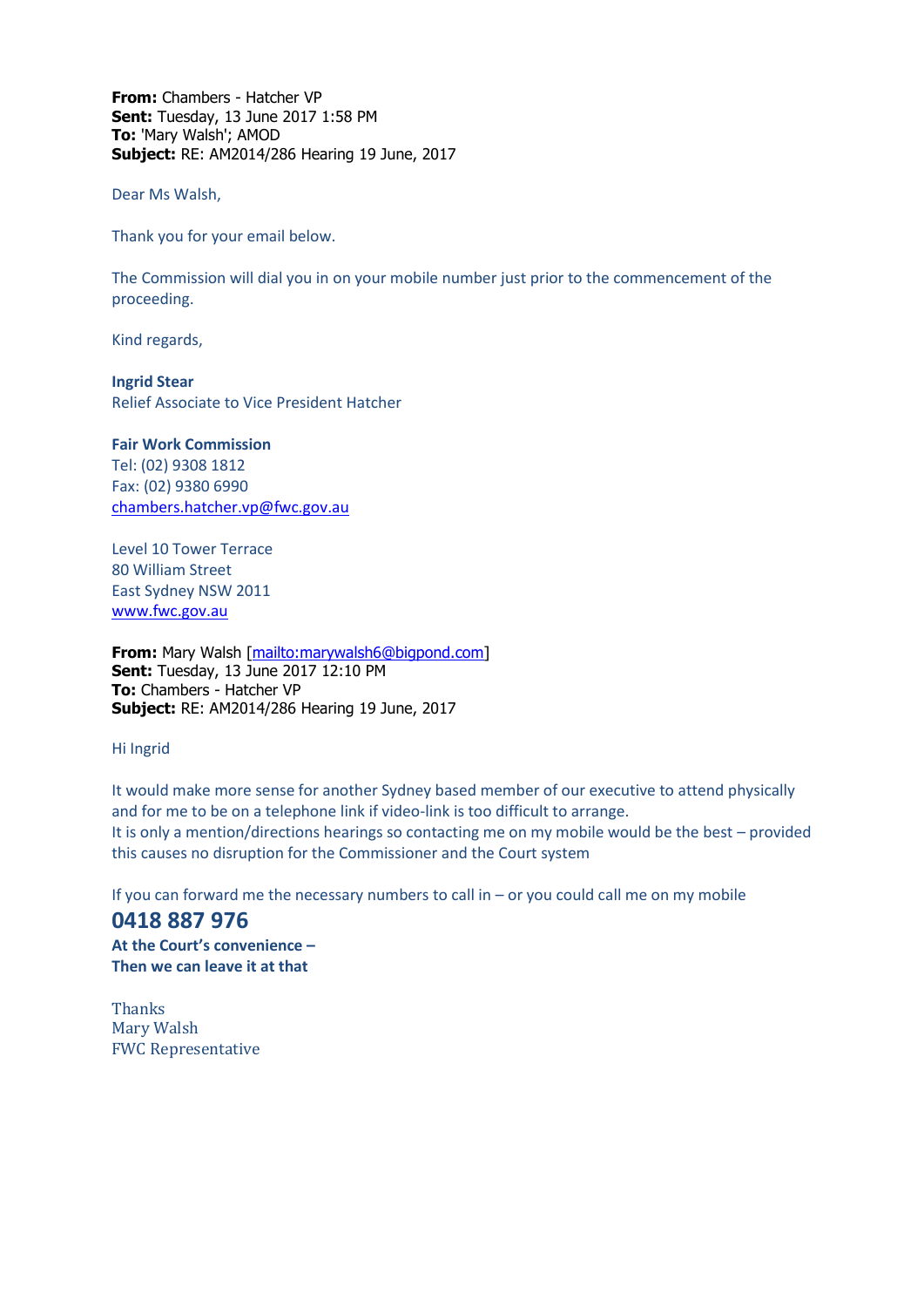**From:** Chambers - Hatcher VP [\[mailto:Chambers.Hatcher.VP@fwc.gov.au\]](mailto:Chambers.Hatcher.VP@fwc.gov.au) **Sent:** Tuesday, 13 June 2017 11:37 AM **To:** 'Mary Walsh' **Subject:** RE: AM2014/286 Hearing 19 June, 2017

Dear Ms Walsh,

Thank you for your email.

Helen is unavailable today and I am assisting the Vice President. We are currently in court proceedings and unable to take your call.

I note that you are unable to attend the FWC in Brisbane. It is not the usual practice for the Commission to arrange off-site video-links unless for a full hearing or regional matter. If the Vice President is amenable, would you be able to attend by telephone, where in the Commission will dial you into the directions on your mobile or other suitable telephone number?

Kind regards,

**Ingrid Stear** Relief Associate to Vice President Hatcher

**Fair Work Commission**  Tel: (02) 9308 1812 Fax: (02) 9380 6990 [chambers.hatcher.vp@fwc.gov.au](mailto:chambers.hatcher.vp@fwc.gov.au) 

Level 10 Tower Terrace 80 William Street East Sydney NSW 2011 [www.fwc.gov.au](http://www.fwc.gov.au/)

**From:** Mary Walsh [\[mailto:marywalsh6@bigpond.com\]](mailto:marywalsh6@bigpond.com) **Sent:** Tuesday, 13 June 2017 11:29 AM **To:** Chambers - Hatcher VP **Cc:** [mlcinitaly@gmail.com;](mailto:mlcinitaly@gmail.com) [mjbuck2@telstra.com;](mailto:mjbuck2@telstra.com) 'Nell Brown'; [estelleshields@hotmail.com;](mailto:estelleshields@hotmail.com) AMOD **Subject:** RE: AM2014/286 Hearing 19 June, 2017 **Importance:** High

Sorry Ingrid - can't do. That would necessitate a flight to Brisbane – and return . Bundaberg is 5 hours drive from Brisbane – and an hour's flight. Cost – and time - makes that impossible.

Is it possible to arrange it through our local Council, the Magistrates court or the local campus of CQU?. I'm sure they have the facilities.

I have contacted FWC Brisbane – to see what capacity they have to service regional Cities and areas, but they are unable to assist stating that it is a matter for Chambers at National Level. They have referred me through to VP Hatcher's associate – Helen. She was unavailable, so I have left a message for her to return my call

Sorry – can't do anything more from this end.

Could you please advise how we can make this all happen

Regards Mary Walsh **0418 887 976**